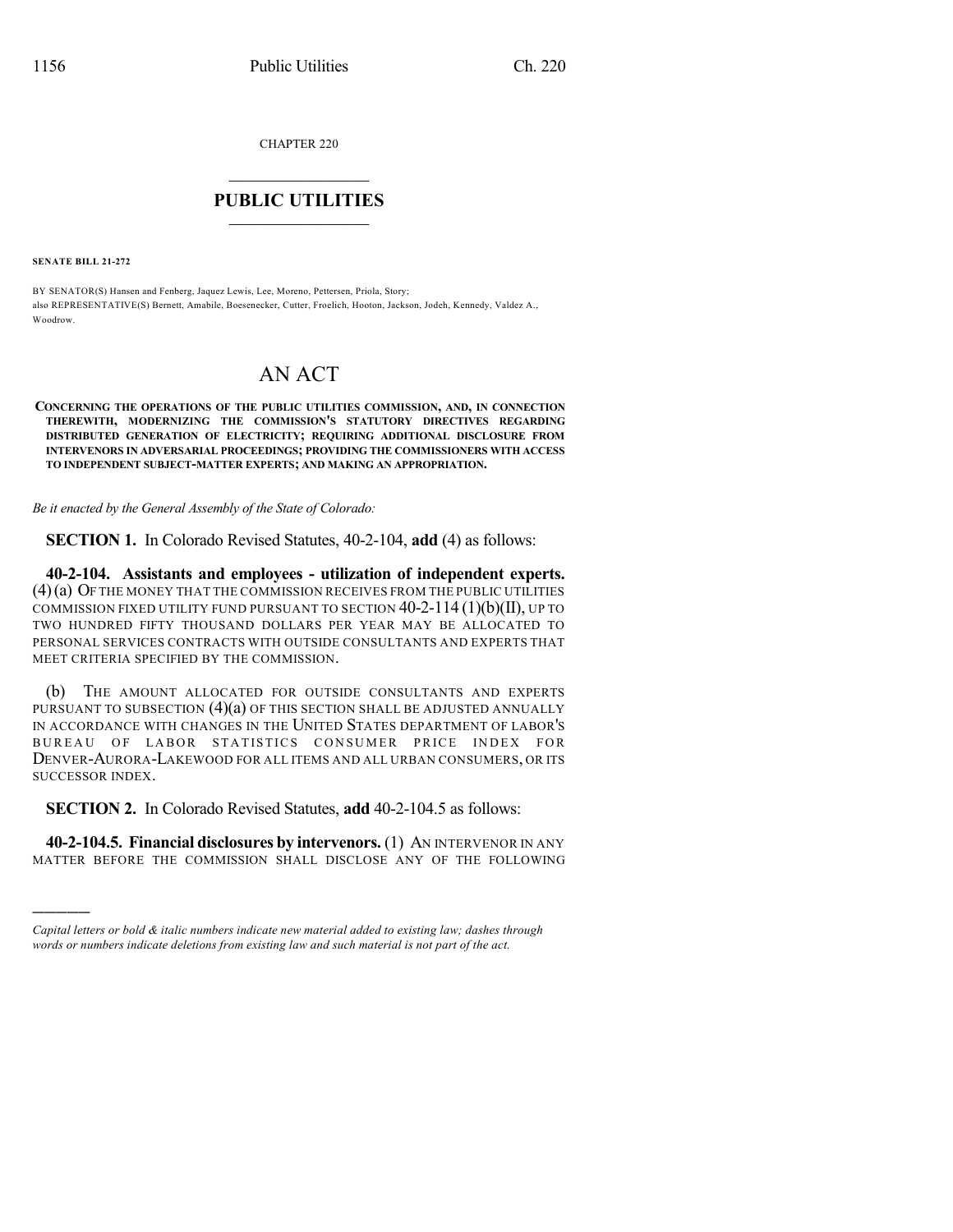RELATIONSHIPS THAT EXISTS OR, WITHIN THE IMMEDIATELY PRECEDING TWENTY-FOUR MONTHS, EXISTED BETWEEN THE INTERVENOR AND THE REGULATED UTILITY IN THE MATTER:

(a) ANY CORPORATE AFFILIATION WITH THE REGULATED UTILITY;

(b) THE RECEIPT OF ANY FUNDING FROM THE REGULATED UTILITY; OR

(c) ANY OTHER FINANCIAL RELATIONSHIP BETWEEN THE INTERVENOR AND THE REGULATED UTILITY.

(2) THE COMMISSION SHALL PUBLISH ON ITS WEBSITE ALL DISCLOSURES MADE PURSUANT TO THIS SECTION.

**SECTION 3.** In Colorado Revised Statutes, 40-2-108, **add** (3) as follows:

**40-2-108. Rules - definitions - legislative declaration.** (3) (a) THE GENERAL ASSEMBLY FINDS, DETERMINES, AND DECLARES THAT:

(I) CERTAIN COMMUNITIES, BOTH IN COLORADO AND INTERNATIONALLY, HAVE HISTORICALLY BEEN FORCED TO BEAR A DISPROPORTIONATE BURDEN OF ADVERSE HUMAN HEALTH OR ENVIRONMENTAL EFFECTS, AS DOCUMENTED IN NUMEROUS STUDIES, INCLUDING THE "TOXIC WASTES AND RACE AT TWENTY, 1987-2007" REPORT BY THE UNITED CHURCH OF CHRIST JUSTICE & WITNESS MINISTRIES; FEDERAL ENVIRONMENTAL PROTECTION AGENCY ANNUAL ENVIRONMENTAL JUSTICE PROGRESS REPORTS; AND A 2021 REPORT FROM THE "MAPPING FOR ENVIRONMENTAL JUSTICE" PROJECT AT THE BERKELEY PUBLIC POLICY/THE GOLDMAN SCHOOL THAT SHOWS HOW THE POLLUTION BURDEN IS DISTRIBUTED IN COLORADO, WHILE ALSO FACING SYSTEMIC EXCLUSION FROM ENVIRONMENTAL DECISION-MAKING PROCESSES AND ENJOYING FEWER ENVIRONMENTAL BENEFITS; AND

(II) THE PURPOSE OF THIS SUBSECTION (3) IS TO ENSURE THAT THE COMMISSION, IN EXERCISING ITS REGULATORY AUTHORITY, WILL TAKE ACCOUNT OF AND, WHERE POSSIBLE, HELP TO CORRECT THESE HISTORICAL INEQUITIES.

(b) THE COMMISSION SHALL PROMULGATE RULES REQUIRING THAT THE COMMISSION, IN ALL OF ITS WORK INCLUDING ITS REVIEW OF ALL FILINGS AND ITS DETERMINATION OF ALL ADJUDICATIONS,CONSIDER HOW BEST TO PROVIDE EQUITY, MINIMIZE IMPACTS, AND PRIORITIZE BENEFITS TO DISPROPORTIONATELY IMPACTED COMMUNITIES AND ADDRESS HISTORICAL INEQUALITIES.

(c) (I) IN PROMULGATING RULES PURSUANT TO THIS SUBSECTION (3), THE COMMISSION SHALL IDENTIFY DISPROPORTIONATELY IMPACTED COMMUNITIES. IN IDENTIFYING THE COMMUNITIES, THE COMMISSION SHALL CONSIDER MINORITY, LOW-INCOME,TRIBAL,OR INDIGENOUS POPULATIONS IN THE STATE THAT EXPERIENCE DISPROPORTIONATE ENVIRONMENTAL HARM AND RISKS RESULTING FROM SUCH FACTORS AS INCREASED VULNERABILITY TO ENVIRONMENTAL DEGRADATION,LACK OF OPPORTUNITY FOR PUBLIC PARTICIPATION, OR OTHER FACTORS. INCREASED VULNERABILITY MAY BE ATTRIBUTABLE TO AN ACCUMULATION OF NEGATIVE OR A LACK OF POSITIVE ENVIRONMENTAL, HEALTH, ECONOMIC, OR SOCIAL CONDITIONS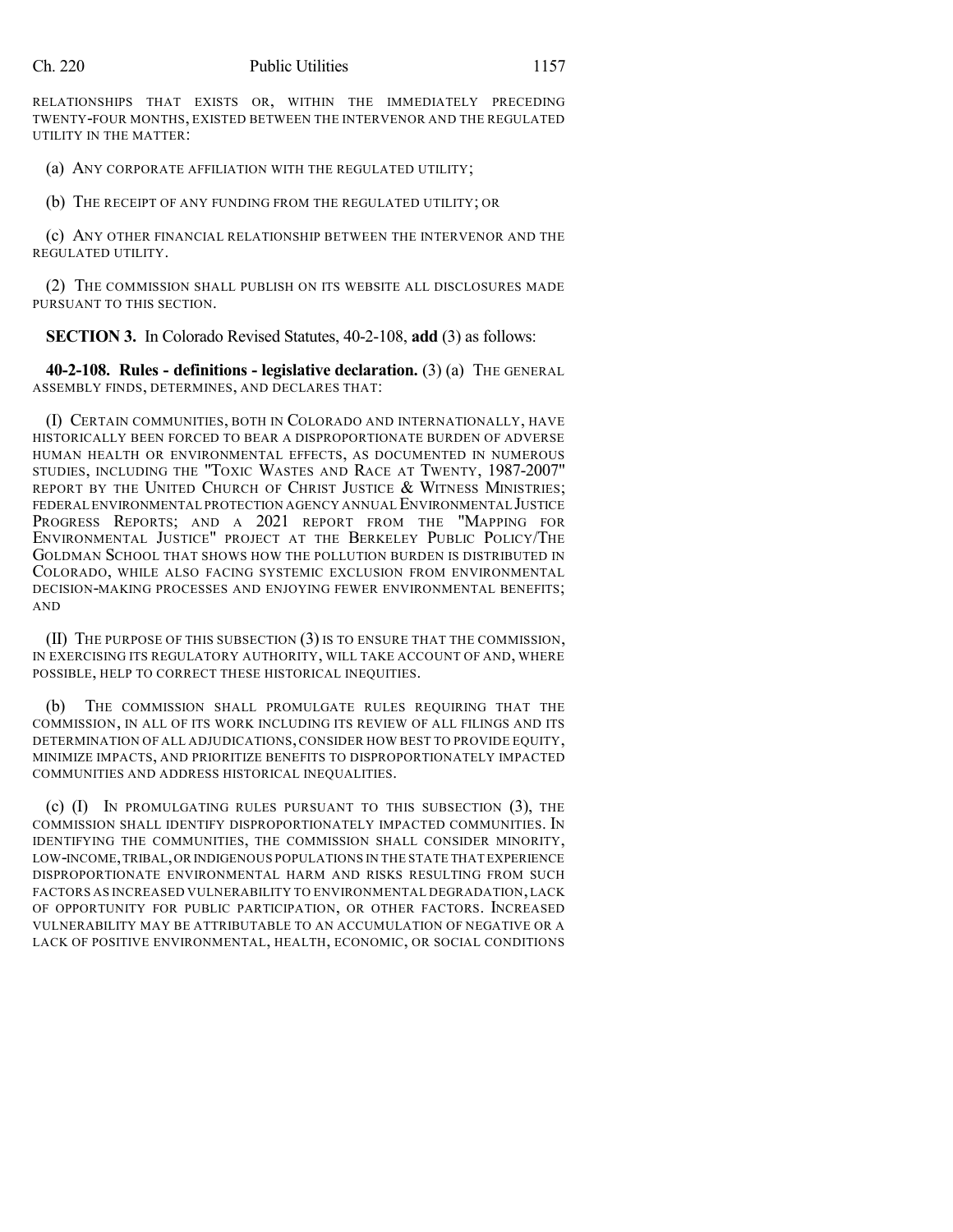WITHIN THESE POPULATIONS.

(II) WHEN MAKING DECISIONS RELATING TO RETAIL CUSTOMER PROGRAMS, THE COMMISSION SHALL HOST INFORMATIONAL MEETINGS, WORKSHOPS, AND HEARINGS THAT INVITE INPUT FROM DISPROPORTIONATELY IMPACTED COMMUNITIES AND SHALL ENSURE, TO THE EXTENT REASONABLY POSSIBLE, THAT SUCH PROGRAMS, INCLUDING ANY ASSOCIATED INCENTIVES AND OTHER RELEVANT INVESTMENTS, INCLUDE FLOOR EXPENDITURES, SET ASIDE AS EQUITY BUDGETS, TO ENSURE THAT LOW-INCOME CUSTOMERS AND DISPROPORTIONATELY IMPACTED COMMUNITIES WILL HAVE AT LEAST PROPORTIONATE ACCESS TO THE BENEFITS OF SUCH PROGRAMS, INCENTIVES, AND INVESTMENTS.

(d) AS USED IN THIS SUBSECTION (3):

(I) "COST-BURDENED" MEANS A HOUSEHOLD THAT SPENDS MORE THAN THIRTY PERCENT OF ITS INCOME ON HOUSING.

(II) "DISPROPORTIONATELY IMPACTED COMMUNITY"MEANS A COMMUNITY THAT IS IN A CENSUS BLOCK GROUP, AS DETERMINED IN ACCORDANCE WITH THE MOST RECENT UNITED STATES CENSUS, WHERE THE PROPORTION OF HOUSEHOLDS THAT ARE LOW INCOME IS GREATER THAN FORTY PERCENT, THE PROPORTION OF HOUSEHOLDS THAT IDENTIFY AS MINORITY IS GREATER THAN FORTY PERCENT, OR THE PROPORTION OF HOUSEHOLDS THAT ARE HOUSING COST-BURDENED IS GREATER THAN FORTY PERCENT; OR IS ANY OTHER COMMUNITY AS IDENTIFIED OR APPROVED BY A STATE AGENCY, IF:

(A) THE COMMUNITY HAS A HISTORY OF ENVIRONMENTAL RACISM PERPETUATED THROUGH REDLINING, ANTI-INDIGENOUS, ANTI-IMMIGRANT, ANTI-HISPANIC, OR ANTI-BLACK LAWS; OR

(B) THE COMMUNITY IS ONE WHERE MULTIPLE FACTORS, INCLUDING SOCIOECONOMIC STRESSORS, DISPROPORTIONATE ENVIRONMENTAL BURDENS, VULNERABILITY TO ENVIRONMENTAL DEGRADATION, AND LACK OF PUBLIC PARTICIPATION, MAY ACT CUMULATIVELY TO AFFECT HEALTH AND THE ENVIRONMENT AND CONTRIBUTE TO PERSISTENT DISPARITIES.

(III) "LOW INCOME"MEANS MEETING ONE OR MORE OF THE FOLLOWING CRITERIA:

(A) MEDIAN HOUSEHOLD INCOME LESS THAN OR EQUAL TO TWO HUNDRED PERCENT OF THE FEDERAL POVERTY GUIDELINE:

(B) MEDIAN HOUSEHOLD INCOME LESS THAN OR EQUAL TO EIGHTY PERCENT OF AREA MEDIAN INCOME; OR

(C) QUALIFICATION UNDER INCOME GUIDELINES ADOPTED BY THE DEPARTMENT OF HUMAN SERVICES PURSUANT TO SECTION 40-8.5-105.

**SECTION 4.** In Colorado Revised Statutes, **amend** 40-2-113 as follows:

**40-2-113. Collection of fees-limitation.**(1) On or before June 15 of each year, the department of revenue shall notify each public utility subject to this article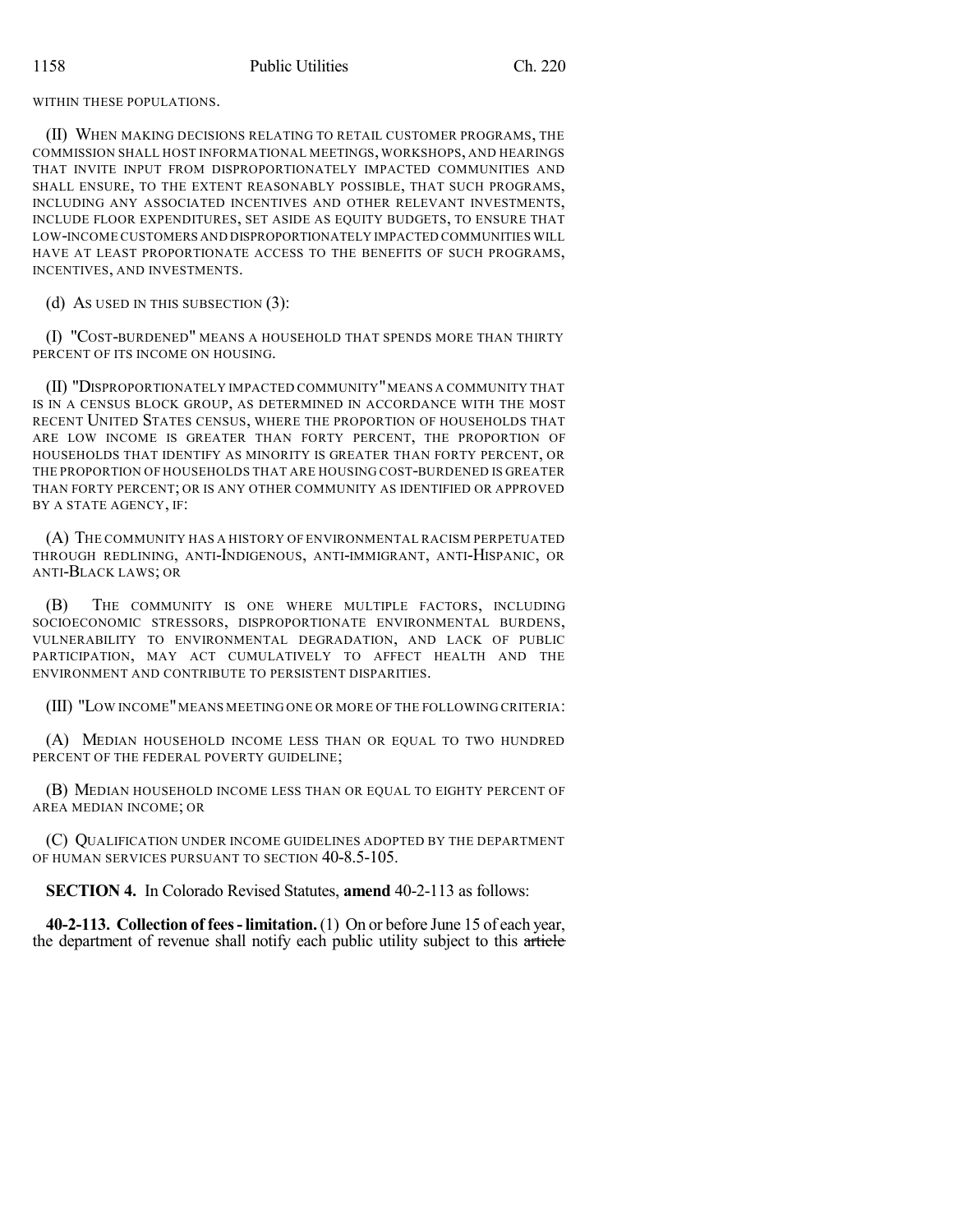ARTICLE 2 of the amount of its fee for the ensuing fiscal year beginning July 1, computed by multiplying its gross intrastate utility operating revenues for the preceding calendar year, as set forth in its return filed for that purpose, by the percentage determined in accordance with section 40-2-112; but EXCEPT THAT the department of revenue shall not require a public utility that is a telephone corporation to pay a fee in excess of one-fifth TWO-FIFTHS of one percent of its gross intrastate utility operating revenues for the preceding calendar year and shall not require any other public utility to pay a fee in excess of one-quarter FORTY-FIVE ONE-HUNDREDTHS of one percent of its gross intrastate utility operating revenues for the preceding calendar year.

(2) Each public utility shall pay the fee assessed against it to the department of revenue in equal quarterly installments on or before July 15, October 15, January 15, and April 15 in each fiscal year. If a public utility does not make a payment by one of the quarterly deadlines, the department of revenue shall charge the public utility a penalty of ten percent of the installment due, together with interest at the rate of one percent per month on the amount of the unpaid installment until the full amount of the installment, penalty, and interest has been paid. Upon failure, refusal, or neglect of any public utility to pay the fee, or any penalty or interest, the attorney general shall bring suit in the name of the state to collect the amount due.

(3) THE COMMISSION SHALL ALLOW A PUBLIC UTILITY THAT IS NOT A TELEPHONE CORPORATION FULL RECOVERY OF FEES ASSESSED AND REMITTED TO THE DEPARTMENT OF REVENUE PURSUANT TO THIS SECTION. THE RECOVERY MECHANISM MUST INCLUDE THE ABILITY OF THE UTILITY, AT ITS OPTION, TO USE A DEFERRED ACCOUNT TO TRACK CHANGES IN FEES BETWEEN RATE PROCEEDINGS.

**SECTION 5.** In Colorado Revised Statutes, 40-2-123, **add** (1)(d) as follows:

**40-2-123. New energy technologies - consideration by commission incentives- definitions-legislative declaration.**(1)(d) IN ITS CONSIDERATION OF GENERATION ACQUISITIONS FOR ELECTRIC UTILITIES, THE COMMISSION SHALL CONSIDER THE ECONOMIC OPPORTUNITIES THAT MAY BE PROVIDED THROUGH WORKFORCE TRANSITION AND COMMUNITY ASSISTANCE PLANS, AS WELL AS WHETHER THE ACQUISITIONS WILL CREATE BENEFITS FOR LOW-INCOME CUSTOMERS AND DISPROPORTIONATELY IMPACTED COMMUNITIES.

**SECTION 6.** In Colorado Revised Statutes, 40-2-124, **amend** (1)(d); and **add**  $(1)(g)(I)(D)$  as follows:

**40-2-124. Renewable energy standards - qualifying retail and wholesale utilities - definitions - net metering - legislative declaration - rules.** (1) Each provider of retail electric service in the state of Colorado, other than municipally owned utilities that serve forty thousand customers or fewer, is a qualifying retail utility. Each qualifying retail utility, with the exception of cooperative electric associations that have voted to exempt themselves from commission jurisdiction pursuant to section 40-9.5-104 and municipally owned utilities, is subject to the rules established under this article 2 by the commission. No additional regulatory authorityis provided to the commission otherthan thatspecificallycontained in this section. In accordance with article 4 of title 24, the commission shall revise or clarify existing rules to establish the following: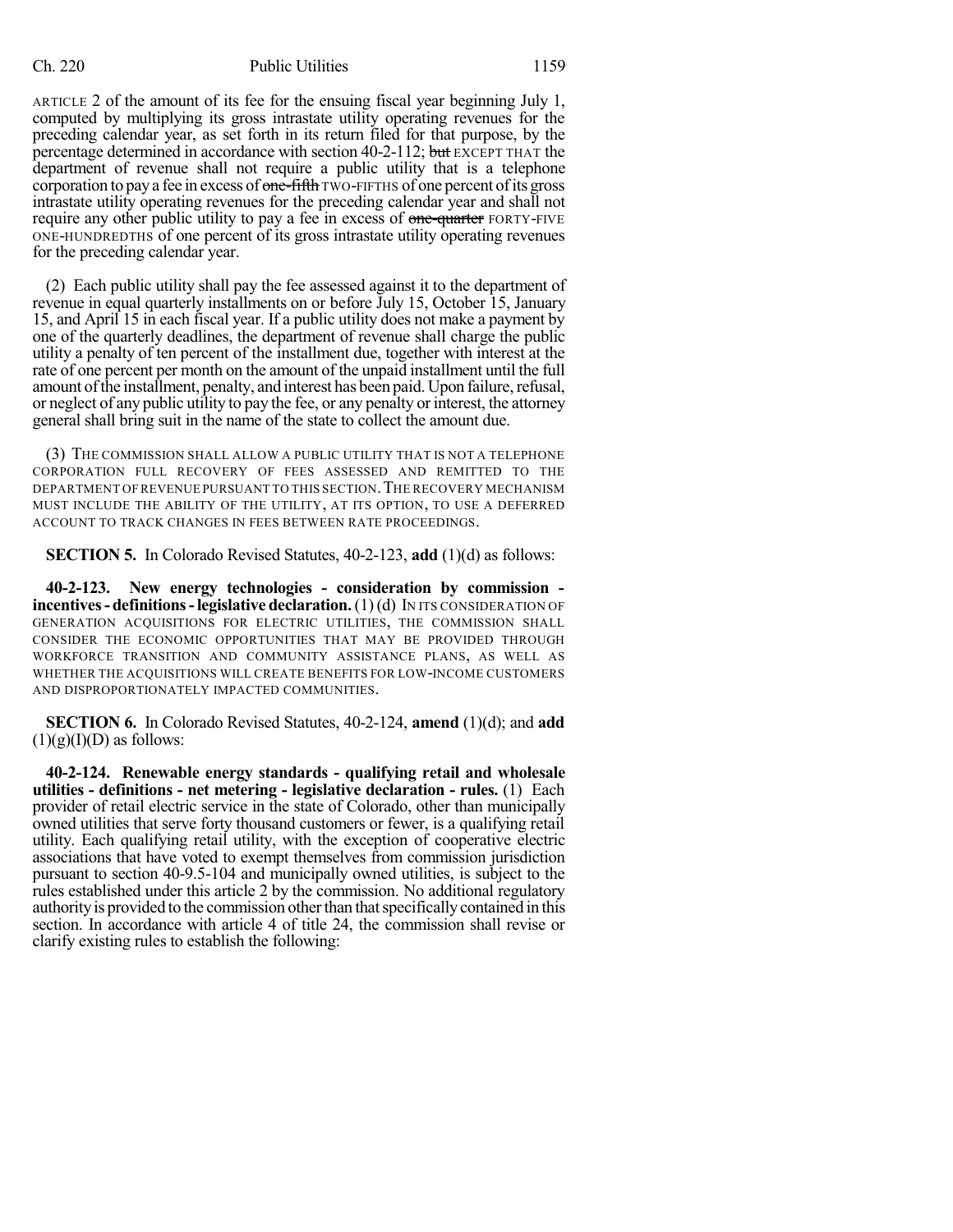1160 Public Utilities Ch. 220

 $(d)(I)(A)$  SUBJECT TO RULES PROMULGATED PURSUANT TO SUBSECTION  $(1)(d)(II)$ OF THIS SECTION, a system of tradable renewable energy creditsthat A QUALIFYING RETAIL UTILITY may be used by a qualifying retail utility USE to comply with this standard. The commission shall also analyze the effectiveness of utilizing any regional system of renewable energy credits in existence at the time of its rule-making process and determine whether the system is governed by rules that are consistent with the rules established for this article ARTICLE 2.

(B) The commission shall not restrict the qualifying retail utility's ownership OR PURCHASE of renewable energy credits if: The qualifying retail utility complies with the electric resource standard of paragraph  $(e)$  of this subsection  $(1)$ , SUBSECTION (1)(c) OF THIS SECTION AND THE CONDITIONS OF ANY RATE RECOVERY MECHANISM ADOPTED PURSUANT TO SUBSECTION  $(1)(f)(IV)$  OF THIS SECTION; THE QUALIFYING RETAIL UTILITY uses definitions of eligible energyresourcesthat are limited to those identified in paragraph (a) of this subsection  $(1)$  SUBSECTION  $(1)(a)$  OF THIS SECTION, as clarified by the commission, and does not exceed the retail rate impact established by paragraph (g) of this subsection  $(1)$  SUBSECTION  $(1)(g)$  OF THIS SECTION; AND THE COMMISSION FINDS THAT THE RESOURCES ARE PRUDENTLY ACQUIRED AT A REASONABLE COST AND RATE IMPACT.

(C) Once a qualifying retail utility either receives a permit pursuant to article 7 or 8 of title 25  $\overline{C.R.S.}$ , for a generation facility that relies on or is affected by the definitions of eligible energy resources or enters into a contract that relies on or is affected by the definitions of eligible energy resources, such THE definitions apply to the contract or facility notwithstanding any subsequent alteration of the definitions, whether by statute or rule.

(D) For purposes of compliance with the renewable energy standard, if a generation system uses a combination of fossil fuel and eligible renewable energy resources to generate electricity, a qualified retail utility that is not an investor-owned utility may count as eligible renewable energy only the proportion of the total electric output of the generation system that results from the use of eligible renewable energy resources.

(II) THE SYSTEM OF TRADABLE RENEWABLE ENERGY CREDITS MUST INCLUDE REQUIREMENTS FOR THE RETIREMENT OF RENEWABLE ENERGY CREDITS TO ENSURE THAT COMPLIANCE WITH THE RENEWABLE ENERGY STANDARD:

(A) IS EFFECTUATED IN A MANNER THATBENEFITSCOLORADO'S CITIES,COUNTIES, AND BUSINESSES;

(B) ENABLES A UTILITY'S CUSTOMERS TO ACCOUNT FOR THE ENVIRONMENTAL BENEFITS OF THE RENEWABLE ENERGY GENERATED TO SERVE THOSE CUSTOMERS AND PURCHASED FOR THOSE CUSTOMERS; AND

(C) IS CONSISTENT WITH TIMELY ATTAINMENT OF THE STATE'S CLEAN ENERGY AND CLIMATE GOALS.

(g) Retail rate impact rule:

(I) (D) TO ADDRESS HISTORICAL EQUITY ISSUES CONCERNING ACCESS BY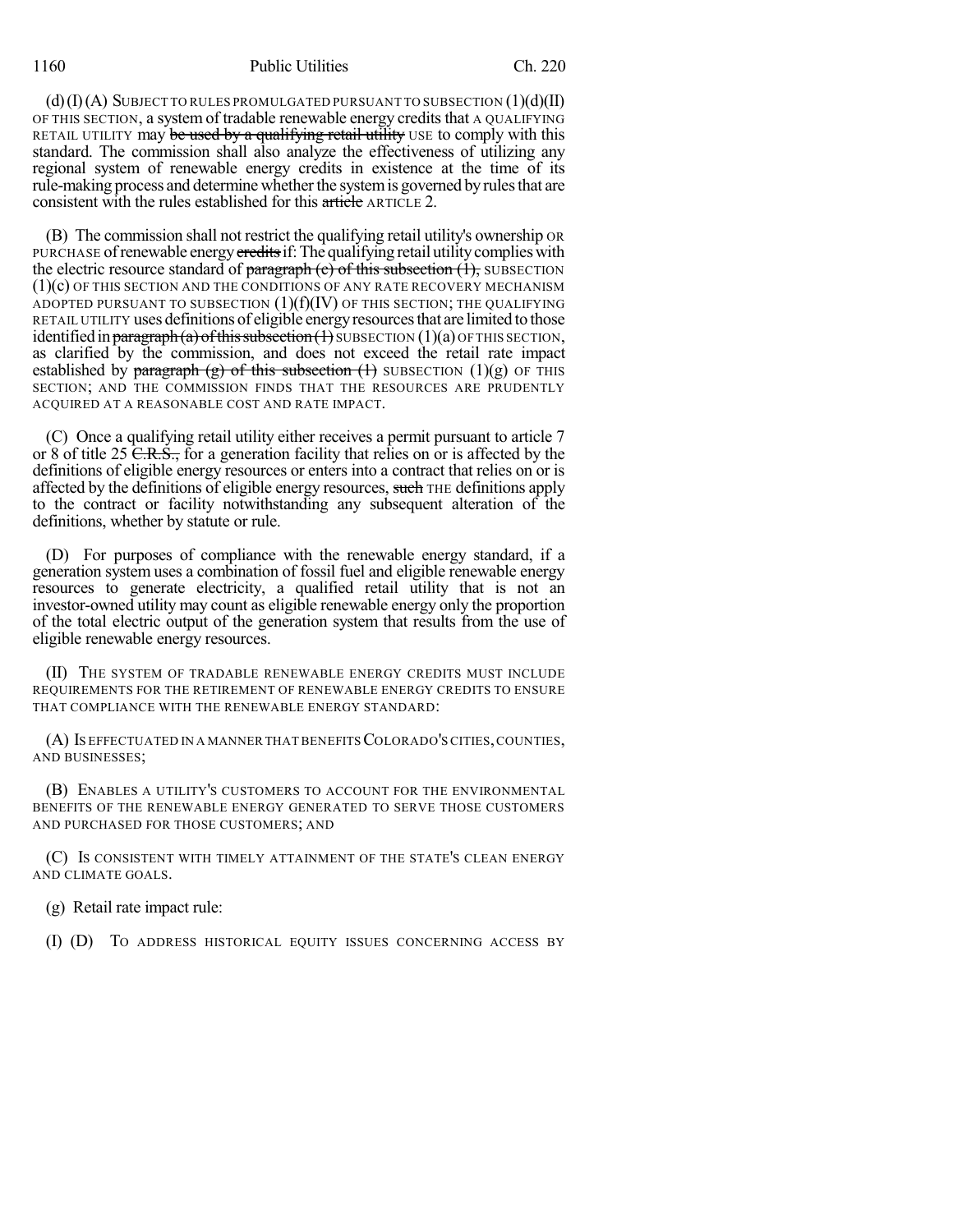LOW-INCOME CUSTOMERS TO RENEWABLE ENERGY AND RETAIL DISTRIBUTED GENERATION PROGRAMS AND PRIORITIZE INVESTMENT AND DIRECT BENEFITS FOR DISPROPORTIONATELY IMPACTED COMMUNITIES, THE COMMISSION SHALL REQUIRE QUALIFYING RETAIL UTILITIES TO PLAN THEIR EXPENDITURES SO THAT, BEFORE REACHING THE LIMITS IMPOSED BY THIS SUBSECTION  $(1)(g)$ , THEY WILL PRIORITIZE RENEWABLE ENERGY INVESTMENT AND PROGRAMS FOR LOW-INCOME CUSTOMERS AND DISPROPORTIONATELY IMPACTED COMMUNITIES. BEGINNING ON JANUARY 1, 2022, AND CONTINUING THROUGH AT LEAST DECEMBER 31, 2028, NOT LESS THAN FORTY PERCENT OF SUCH EXPENDITURES, NOT INCLUDING ANY FUNDS SET ASIDE TO RECOVER THE COST OF CLEAN ENERGY RESOURCES AND DIRECTLY RELATED INTERCONNECTION FACILITIES PURSUANT TO SECTION 40-2-125.5(4)(a)(VIII), SHALL BE DIRECTED TO PROGRAMS, INCENTIVES, OR OTHER DIRECT INVESTMENTS BENEFITTING LOW-INCOME CUSTOMERS AND DISPROPORTIONATELY IMPACTED COMMUNITIES.

**SECTION 7.** In Colorado Revised Statutes, **add** 40-2-137 as follows:

**40-2-137. Investor-owned utility electric resource planning - retirement of electric generation facility - commission to consider securitization as means of financing.** (1) FOR EACH INVESTOR-OWNED ELECTRIC UTILITY THAT SUBMITS FOR COMMISSION APPROVAL AN ELECTRIC RESOURCE PLAN THAT INCLUDES A PORTFOLIO IN WHICH AN EXISTING ELECTRIC GENERATING FACILITY IN THE STATE WOULD BE RETIRED,THE COMMISSION SHALL REQUIRE THE INVESTOR-OWNED ELECTRIC UTILITY TO PRESENT AS PART OF THE RESOURCE PLAN THE NET PRESENT VALUE OF REVENUE REQUIREMENTS FOR THE PORTFOLIO BASED ON:

(a) A PROJECTION IN WHICH THE INVESTOR-OWNED ELECTRIC UTILITY ISSUES CO-EI BONDS, AS DEFINED IN SECTION 40-41-102 (5), TO RECOVER, FINANCE, OR REFINANCE COSTS ARISING FROM THE RETIREMENT OF THE ELECTRIC GENERATING FACILITY PURSUANT TO THE "COLORADO ENERGY IMPACT BOND ACT", ARTICLE 41 OF THIS TITLE 40; AND

(b) APROJECTION IN WHICH THE INVESTOR-OWNED ELECTRIC UTILITY DOES NOT ISSUE CO-EI BONDS.

(2) THE COMMISSION SHALLCONSIDER THE TWO NET PRESENT VALUE OFREVENUE REQUIREMENT OPTIONS PRESENTED BY THE INVESTOR-OWNED ELECTRIC UTILITY IN ITS REVIEW OF THE INVESTOR-OWNED ELECTRIC UTILITY'S ELECTRIC RESOURCE PLAN.

**SECTION 8.** In Colorado Revised Statutes, 40-3.2-106, **amend** (3) introductory portion and (3)(a) as follows:

**40-3.2-106. Costs of pollution in utility planning - definitions - rules.** (3) In approving a resource plan, EITHER WITH GENERIC RESOURCES OR IN THE ANALYSIS OF BIDS IN A COMPETITIVE SOLICITATION, the commission shall REQUIRE A COMPARISON OF THE PORTFOLIOS'NET PRESENT VALUE OF REVENUE REQUIREMENTS INCLUSIVE OF THE SOCIAL COST OF CARBON DIOXIDE.THE COMMISSION SHALL ALSO consider:

(a) The net present value OF REVENUE REQUIREMENTS of the cost of carbon dioxide OR CARBON DIOXIDE EQUIVALENT emissions;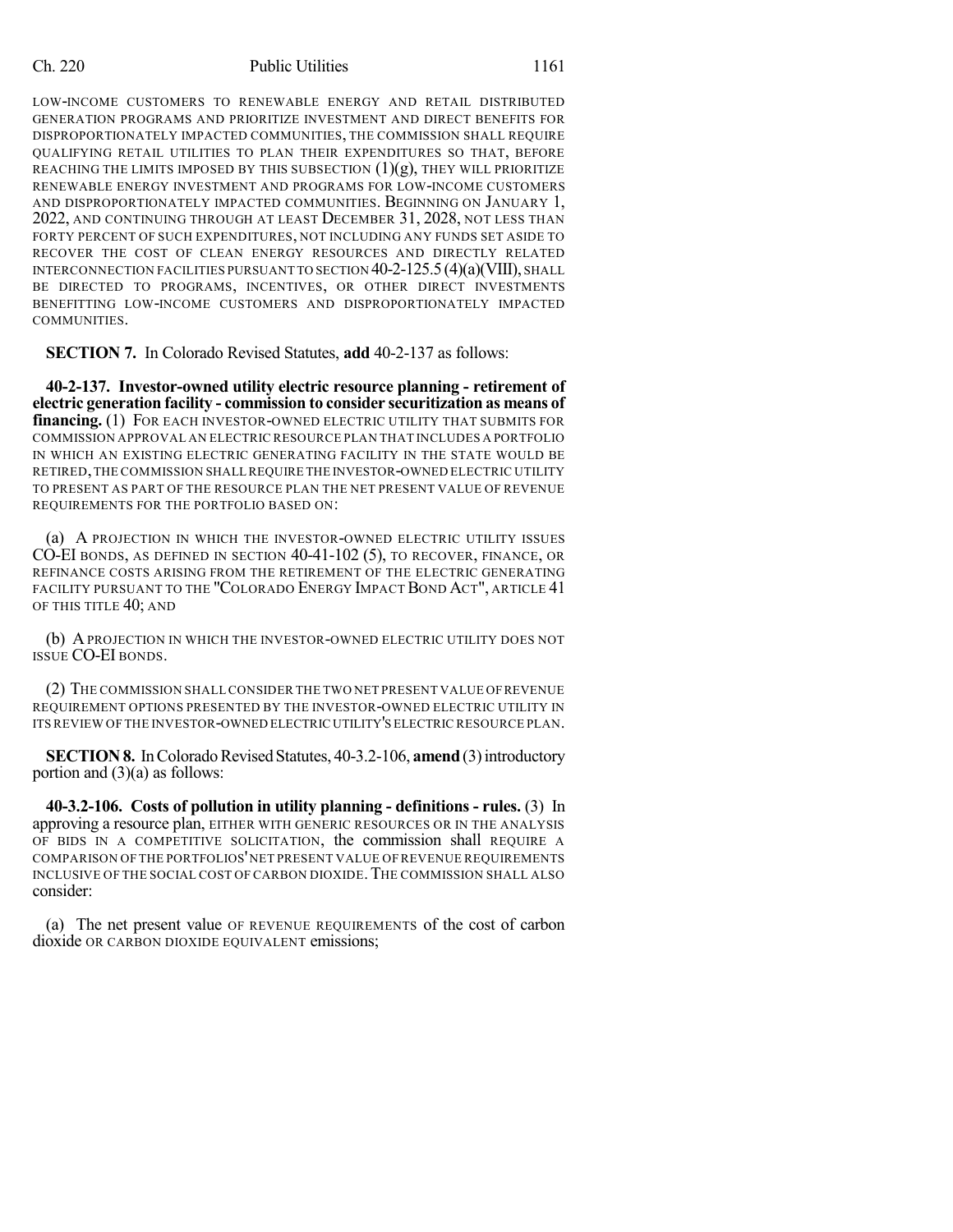**SECTION 9.** In Colorado Revised Statutes, 40-6-109.5, **amend** (2) as follows:

**40-6-109.5. Hearings on applications - time limits for decisions.** (2) In the case of any application not accompanied by prefiled testimony and exhibits, the commission shall issue its decision no later than two hundred ten FIFTY days after the application is deemed complete as prescribed by the commission's rules.

**SECTION 10.** In Colorado Revised Statutes, 40-41-103, **amend** (2)(a) and  $(2)(b)$ ; and **add**  $(2)(d)$  as follows:

**40-41-103. Financing orders - application requirements.** (2) (a) An investor-owned or other regulated electric utility may file an application for approval to issue CO-EI bonds in one or more series, impose, charge, and collect CO-EI charges, and create CO-EI property related to:

(I) The retirement of an electric generating facility in Colorado that has previously been approved by the commission; OR

(II) OTHER PROGRAMS OR PROJECTS AS APPROVED BY THE COMMISSION, INCLUDING PROGRAMS OR PROJECTS TO MITIGATE THE EFFECTS OF EXTREME WEATHER, WILDFIRES, CLIMATE CHANGE, OR OTHER HAZARDS.

(b) An electric utility that is not regulated may file an application for approval to issue CO-EI bonds in one or more series, impose, charge, and collect CO-EI charges, and create CO-EI property related to:

(I) The retirement of an electric generating facility in Colorado; OR

(II) OTHER PROGRAMS OR PROJECTS AS APPROVED BY THE COMMISSION, INCLUDING PROGRAMS OR PROJECTS TO MITIGATE THE EFFECTS OF EXTREME WEATHER, WILDFIRES, CLIMATE CHANGE, OR OTHER HAZARDS.

(d) NOTWITHSTANDING ANY OTHER PROVISION OF LAW, THE COMMISSION SHALL NOT APPROVE THE ISSUANCE OF, NOR SHALL AN ELECTRIC UTILITY ISSUE, CO-EI BONDS TO FINANCE THE PAYMENT OF DAMAGES FOR A WILDFIRE OR OTHER LIABILITY OF THE ELECTRIC UTILITY.

**SECTION 11. Appropriation - adjustments to House Bill 21-1269.** (1) To implement this act, appropriations made in H.B. 21-1269 for the 2021-22 state fiscal year to the department of regulatory agencies for use by the public utilities commission are adjusted as follows:

(a) The general fund appropriation for personal services is decreased by  $$41,391$ , and the related FTE is decreased by 0.5 FTE; and

(b) The general fund appropriation for operating expenses is decreased by \$7,010.

**SECTION 12. Appropriation - adjustments to Senate Bill 21-108.** (1) To implement this act, appropriations made in S.B. 21-108 for the 2021-22 state fiscal year to the department of regulatory agencies are adjusted as follows: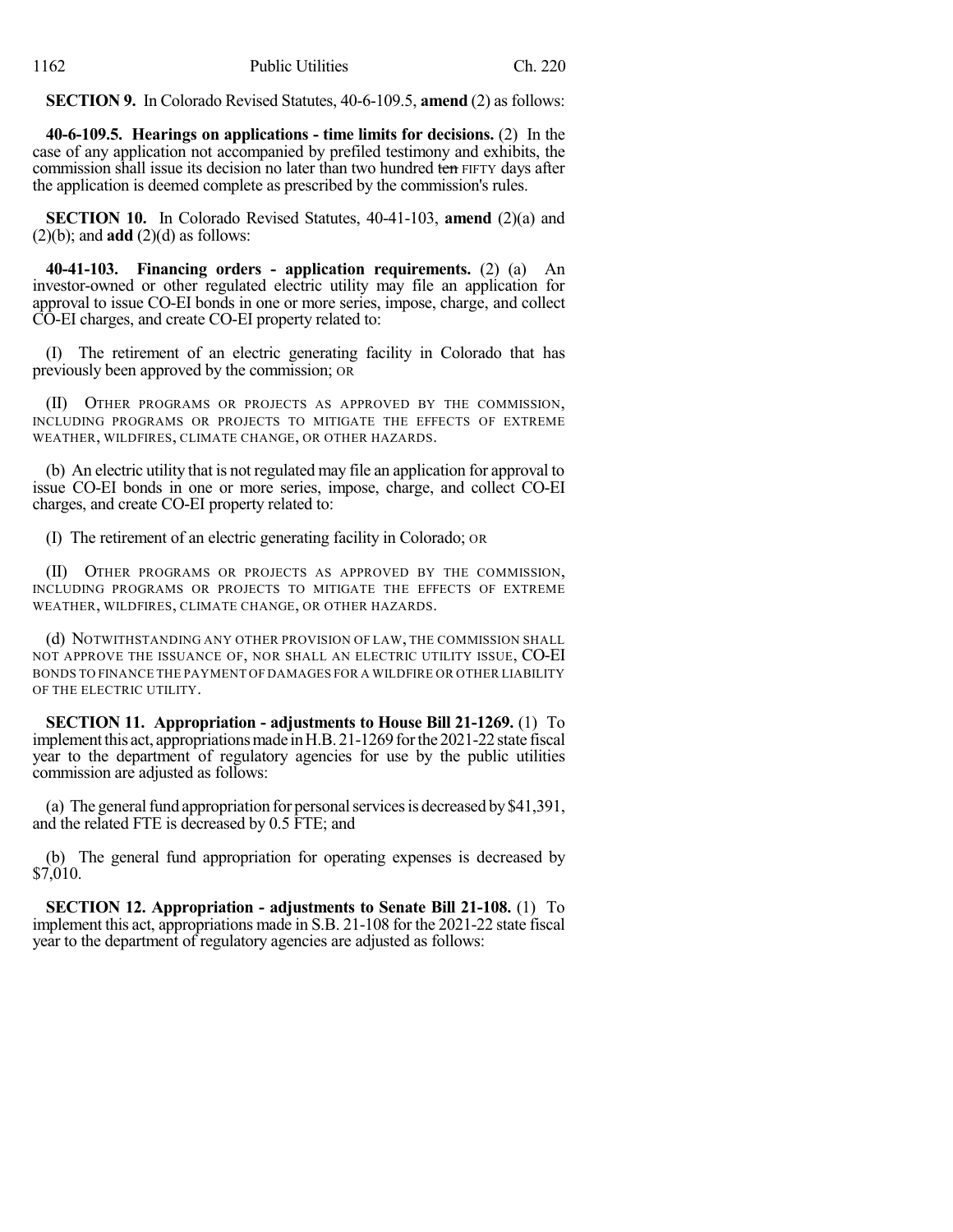(a) The general fund appropriation for use by the public utilities commission for personal services is decreased by \$264,878, and the related FTE is decreased by 3.7 FTE;

(b) The general fund appropriation for use by the public utilities commission for operating expenses is decreased by \$105,400; and

(c) The general fund appropriation for the purchase of legal services is decreased by \$53,170.

(2) To implement this act, the reappropriated funds appropriation made in S.B. 21-108 for the 2021-22 state fiscal year to the department of law is decreased by \$53,170, and the related FTE is decreased by 0.3 FTE.

**SECTION 13. Appropriation.** (1) For the 2021-22 state fiscal year, \$48,391 is appropriated to the department of regulatory agencies for use by the public utilities commission. This appropriation is from the public utilities commission fixed utility fund created in section  $40-2-114$  (1)(b)(II), C.R.S. To implement this act, the commission may use this appropriation for the implementation of H.B. 21-1269 as follows:

(a) \$41,381 for personal services, which amount is based on an assumption that the commission will require an additional 0.5 FTE; and

(b) \$7,010 for operating expenses.

(2) For the 2021-22 state fiscal year, \$500,000 is appropriated to the department ofregulatoryagenciesfor use bythe public utilities commission.This appropriation is from the public utilities commission fixed utility fund created in section 40-2-114  $(1)(b)(II)$ ,  $\tilde{C}$ .R.S. To implement this act, the commission may use this appropriation for the implementation of S.B. 21-072.

(3) For the 2021-22 state fiscal year, \$423,448 is appropriated to the department of regulatory agencies. This appropriation is from the public utilities commission fixed utility fund created in section 40-2-114 (1)(b)(II), C.R.S. To implement this act, the department may use this appropriation for the implementation of S.B. 21-108 as follows:

(a) \$264,878 for use by the public utilities commission for personal services, which amount is based on an assumption that the commission will require an additional 3.7 FTE;

(b) \$105,400 for use by the public utilities commission for operating expenses; and

(c) \$53,170 for the purchase of legal services.

(4) For the 2021-22 state fiscal year, \$53,170 is appropriated to the department of law. This appropriation is from reappropriated funds received from the department of regulatory agencies under subsection (3)(c) of this section and is based on an assumption that the department of law will require an additional 0.3